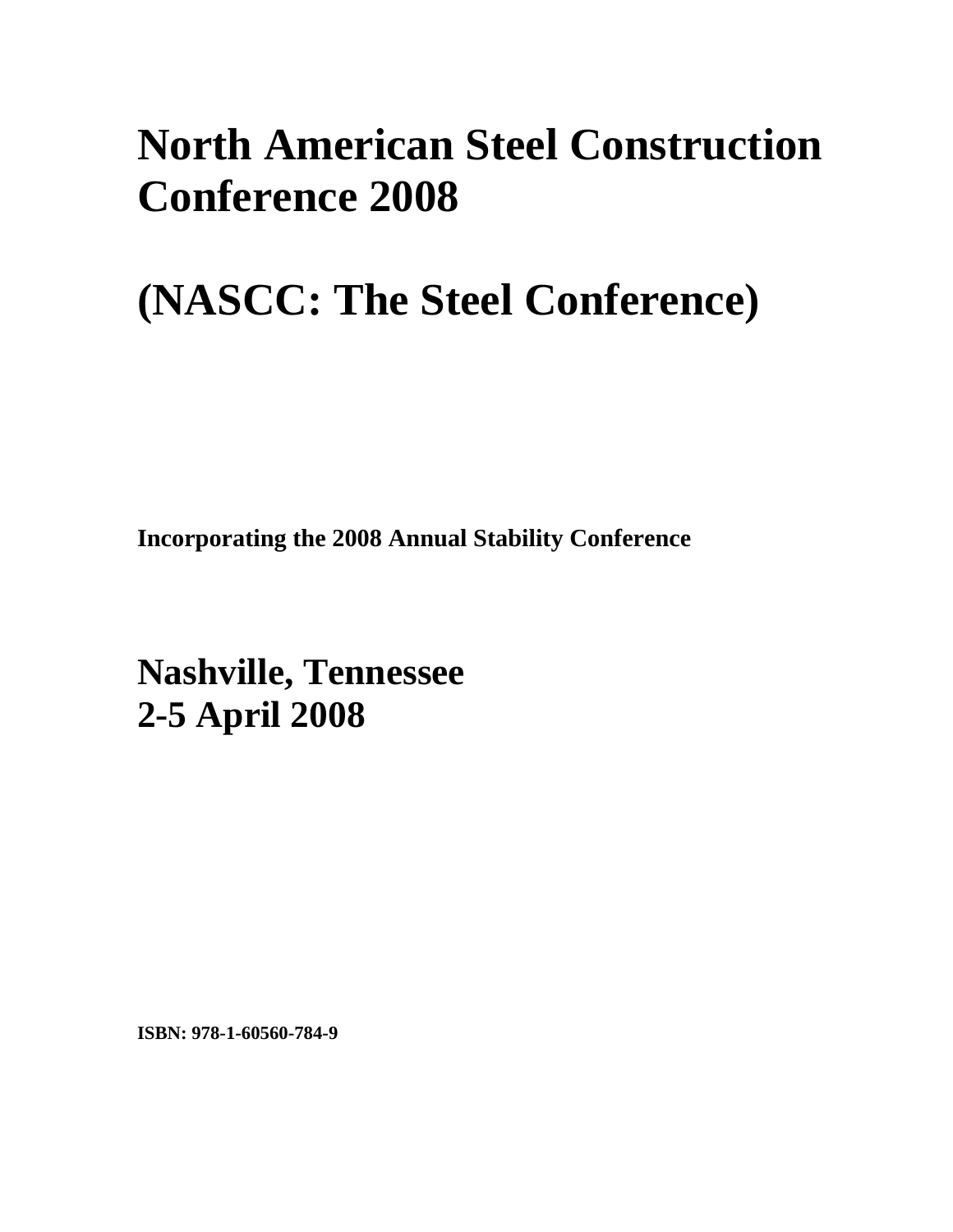#### **Printed from e-media with permission by:**

Curran Associates, Inc. 57 Morehouse Lane Red Hook, NY 12571 **[www.proceedings.com](http://www.proceedings.com/)**

**Some format issues inherent in the e-media version may also appear in this print version.** 

Copyright© (2008) by the [American Institute of Steel Contruction] All rights reserved.

Printed by Curran Associates, Inc. (2009)

For permission requests, please contact the [American Institute of Steel Contruction] at the address below.

[American Institute of Steel Contruction] [One East Wacker Drive Suite 700 Chicago, IL 60601-1802] Phone: (312) 670-5403 Fax: (312) 670-2400

solutions@aisc.org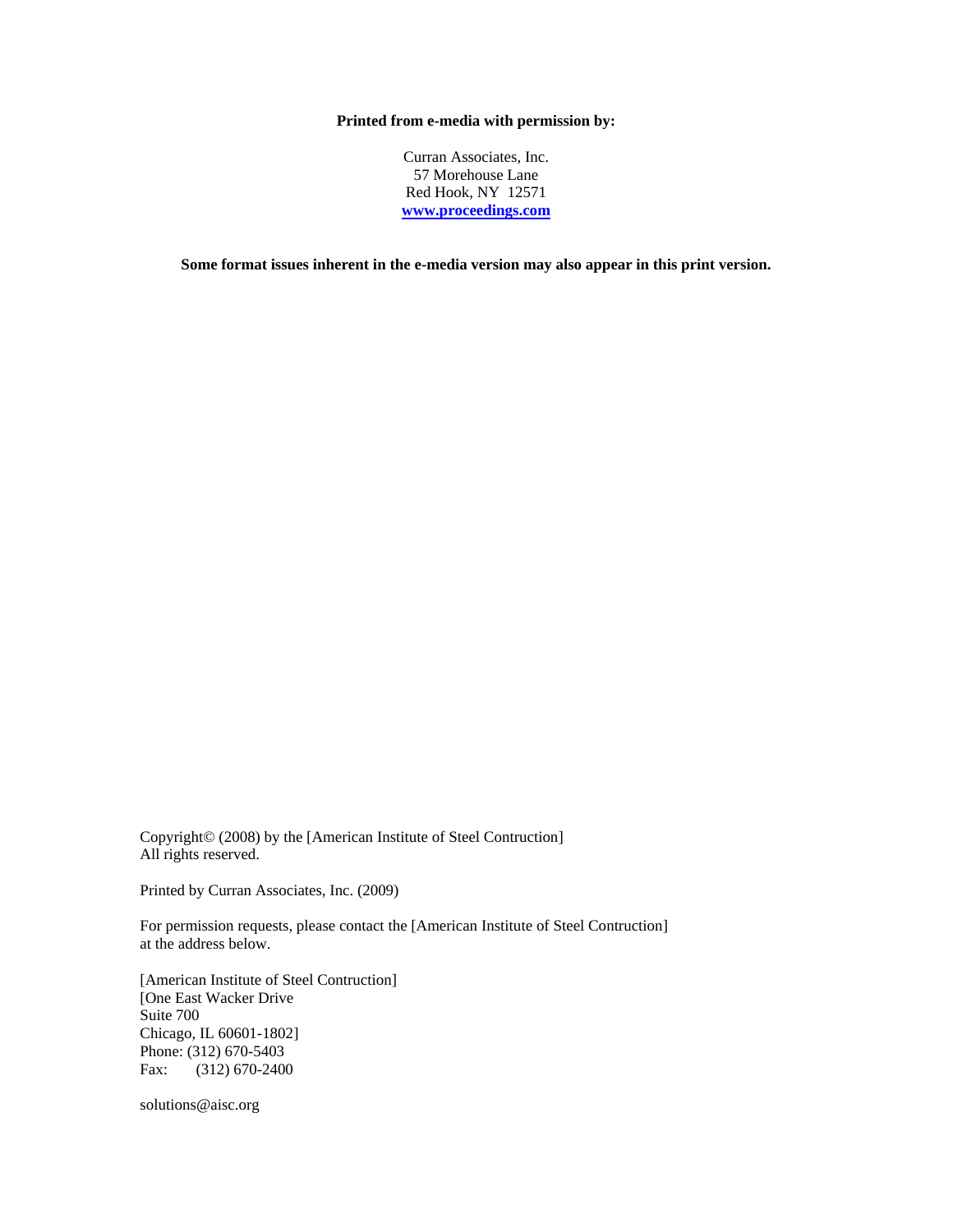### **TABLE OF CONTENTS**

| Brian D. Cobb                                                                                                         |  |
|-----------------------------------------------------------------------------------------------------------------------|--|
| Sylvie Boulanger, Walter Meyer-Boake                                                                                  |  |
| Larry A. Kloiber, Larry S Muir                                                                                        |  |
| David Ruby                                                                                                            |  |
| Alain Nussbaumer                                                                                                      |  |
| James M. Fisher, Perry S. Pote                                                                                        |  |
| Robert J. McNamara                                                                                                    |  |
| Tom Ferrell, Tony Hazel                                                                                               |  |
| Joseph A. Yura                                                                                                        |  |
| Mark Gorgolewski                                                                                                      |  |
| How Much is Your Business Really Worth and What Factors Affect the Value of Your                                      |  |
| Thomas J. Noon                                                                                                        |  |
| Impact of Diaphragm Behavior on the Seismic Design of Low-Rise Steel Buildings125<br>Colin A. Rogers, Robert Tremblay |  |
| Important Lessons They Didn't Teach Me at College (or at Least I Don't Think They Did) 140<br>Duane K. Miller         |  |
| Mehdi Dastfan, Xiaoyan Deng, Richard G. De Driver                                                                     |  |
| Michael J. Mayes                                                                                                      |  |
| Roy E. Karnes                                                                                                         |  |
| Clifford Schwinger                                                                                                    |  |
| Michel Bruneau, Bing Qu, Warn                                                                                         |  |
| The SJI Composite Steel Joist Catalog First Edition 2007 for Use by the Design<br>Perry S. Green, David Samuelson     |  |